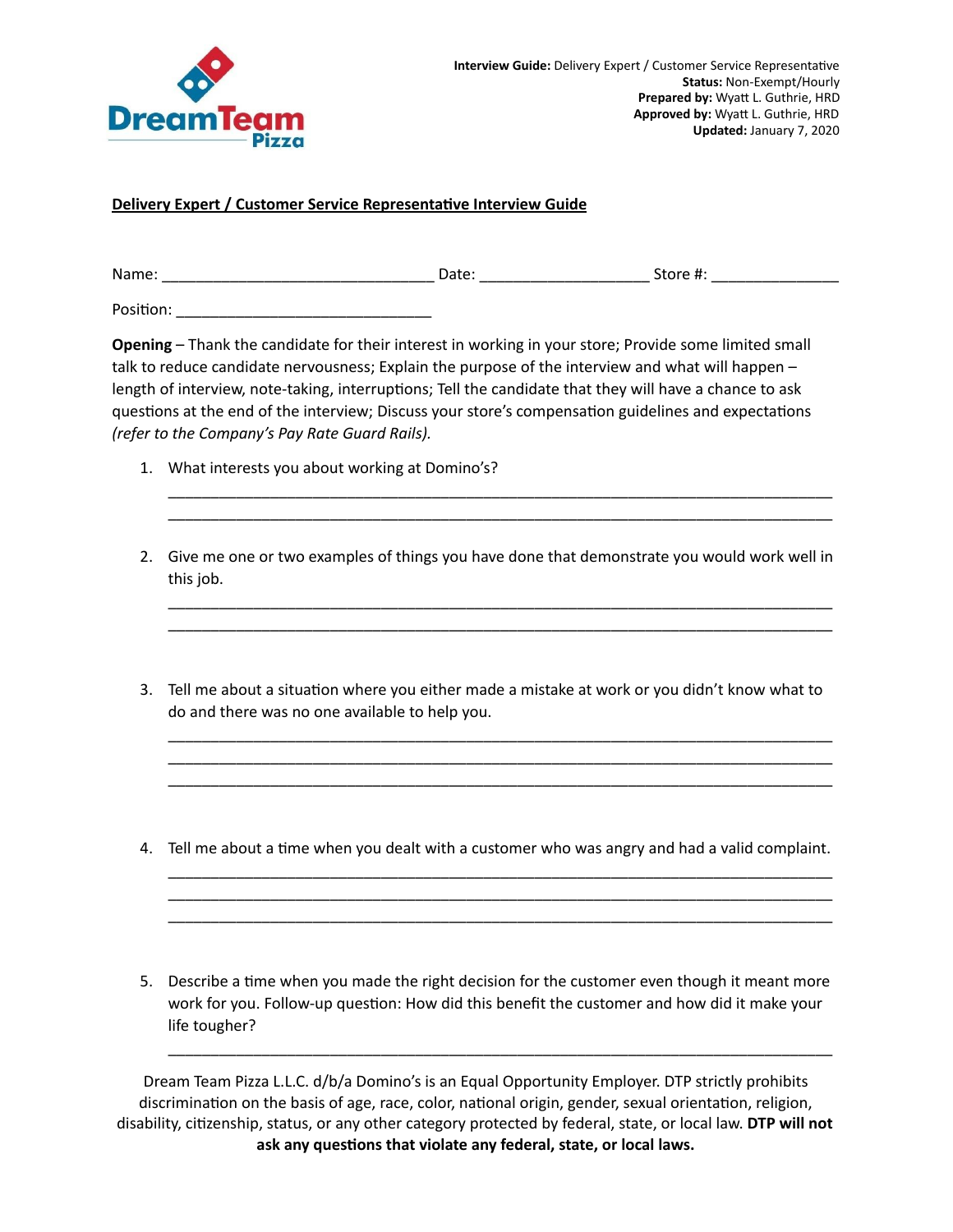

6. "Is there anything I haven't asked which you might want to tell me that would show you are fit for this job?"

\_\_\_\_\_\_\_\_\_\_\_\_\_\_\_\_\_\_\_\_\_\_\_\_\_\_\_\_\_\_\_\_\_\_\_\_\_\_\_\_\_\_\_\_\_\_\_\_\_\_\_\_\_\_\_\_\_\_\_\_\_\_\_\_\_\_\_\_\_\_\_\_\_\_\_\_\_\_ \_\_\_\_\_\_\_\_\_\_\_\_\_\_\_\_\_\_\_\_\_\_\_\_\_\_\_\_\_\_\_\_\_\_\_\_\_\_\_\_\_\_\_\_\_\_\_\_\_\_\_\_\_\_\_\_\_\_\_\_\_\_\_\_\_\_\_\_\_\_\_\_\_\_\_\_\_\_

\_\_\_\_\_\_\_\_\_\_\_\_\_\_\_\_\_\_\_\_\_\_\_\_\_\_\_\_\_\_\_\_\_\_\_\_\_\_\_\_\_\_\_\_\_\_\_\_\_\_\_\_\_\_\_\_\_\_\_\_\_\_\_\_\_\_\_\_\_\_\_\_\_\_\_\_\_\_ \_\_\_\_\_\_\_\_\_\_\_\_\_\_\_\_\_\_\_\_\_\_\_\_\_\_\_\_\_\_\_\_\_\_\_\_\_\_\_\_\_\_\_\_\_\_\_\_\_\_\_\_\_\_\_\_\_\_\_\_\_\_\_\_\_\_\_\_\_\_\_\_\_\_\_\_\_\_

\_\_\_\_\_\_\_\_\_\_\_\_\_\_\_\_\_\_\_\_\_\_\_\_\_\_\_\_\_\_\_\_\_\_\_\_\_\_\_\_\_\_\_\_\_\_\_\_\_\_\_\_\_\_\_\_\_\_\_\_\_\_\_\_\_\_\_\_\_\_\_\_\_\_\_\_\_\_ \_\_\_\_\_\_\_\_\_\_\_\_\_\_\_\_\_\_\_\_\_\_\_\_\_\_\_\_\_\_\_\_\_\_\_\_\_\_\_\_\_\_\_\_\_\_\_\_\_\_\_\_\_\_\_\_\_\_\_\_\_\_\_\_\_\_\_\_\_\_\_\_\_\_\_\_\_\_

7. "Is there anything you would like to ask me?"

**For External Candidates:** Share the cultures and values with your candidate.

The Company is managed by **four key governing values**:

- 1. To Be Honest
- 2. To Live with Integrity
- 3. To Do Better Today than Yesterday
- 4. To Be Professional
- 5. To Practice the Golden Rule

The Company's **goal** is to only hire employees with:

- 1. Great Attitudes and Integrity
- 2. High Energy with a Desire to Improve
- 3. Friendly and Outgoing Personalities with the Desire to "WOW" Our Customers

For **External Candidates:** Go over the job description and uniform/grooming standards.

Conduct a Vehicle Inspection – Attach vehicle inspection to Interview Guide

**Closing** – "Thank you for interviewing with Dream Team Pizza L.L.C. d/b/a Domino's. We will contact you if we are interested no later than  $\frac{1}{2}$   $\frac{1}{2}$   $\frac{1}{2}$   $\frac{1}{2}$   $\frac{1}{2}$   $\frac{1}{2}$   $\frac{1}{2}$   $\frac{1}{2}$   $\frac{1}{2}$   $\frac{1}{2}$   $\frac{1}{2}$   $\frac{1}{2}$   $\frac{1}{2}$   $\frac{1}{2}$   $\frac{1}{2}$   $\frac{1}{2}$   $\frac{1}{2}$   $\frac{1}{2}$   $\frac{1}{$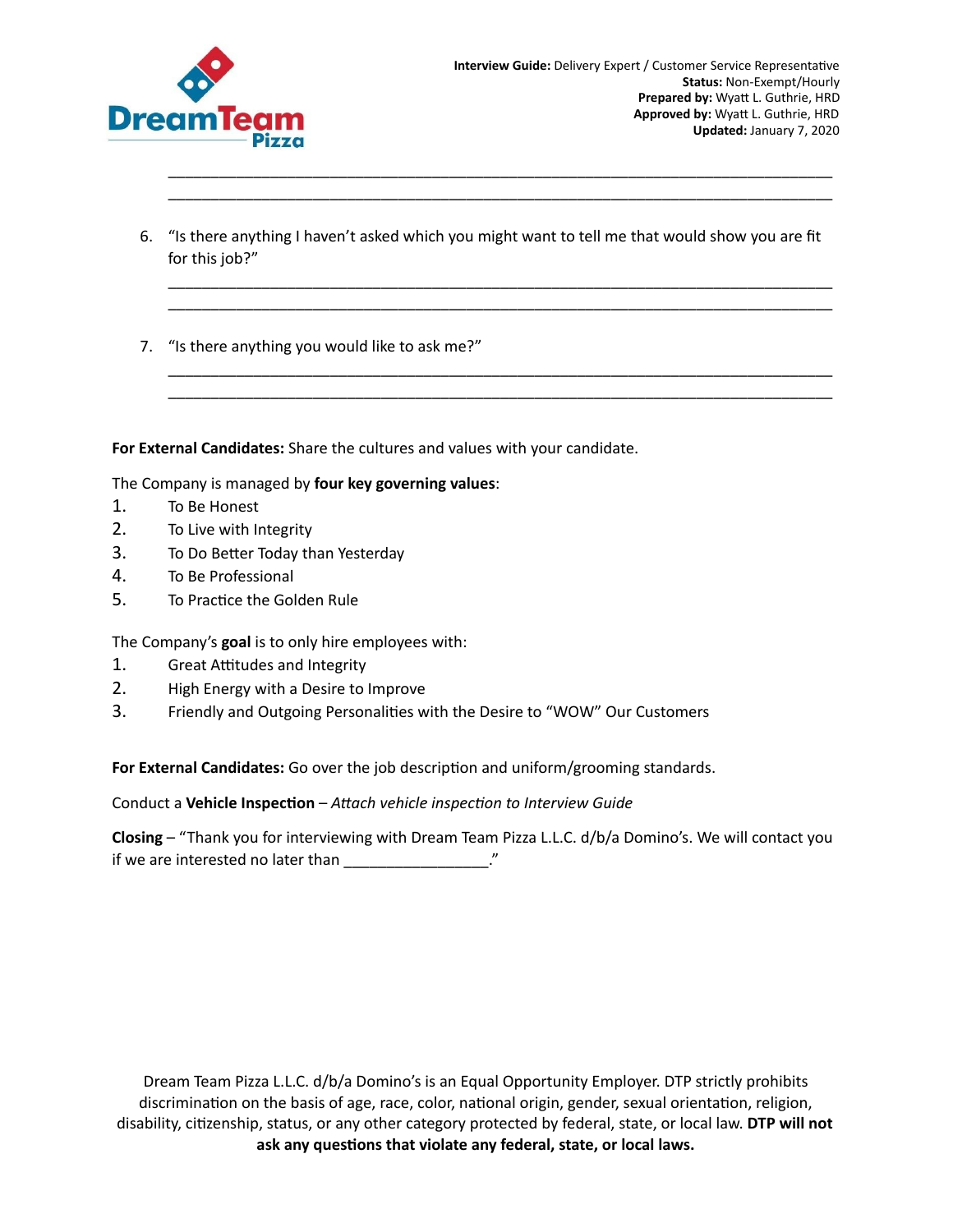

## **Vehicle Inspection Checklist**

## *Delivery Driver Candidate Only*

*\*For all new driving candidates & yearly vehicle inspecons on current team members in a driving* position.

| (Please Print)                                                   |            |    |                |
|------------------------------------------------------------------|------------|----|----------------|
|                                                                  |            |    |                |
|                                                                  |            |    |                |
|                                                                  |            |    |                |
|                                                                  |            |    |                |
|                                                                  |            |    |                |
|                                                                  |            |    |                |
|                                                                  |            |    |                |
|                                                                  |            |    |                |
| The following items are in good repair and functioning properly: |            |    |                |
| <b>Vehicle Functions</b>                                         | <u>Yes</u> | No | <b>Comment</b> |
| Brakes (pedal pressure)                                          |            |    |                |

Safety Belt I will not use this vehicle for business purposes for their store until my vehicle passes this inspection. I assume all responsibility for correcting every deficiency shown by this inspection as well as getting the vehicle re-inspected by my employer prior to using it for my duties of employment.

| Driver's Signature: |  |
|---------------------|--|
|                     |  |

Inspecng Person's Signature: \_\_\_\_\_\_\_\_\_\_\_\_\_\_\_\_\_\_\_\_\_\_\_\_\_\_\_ Title: \_\_\_\_\_\_\_\_\_\_\_\_\_\_\_\_\_\_\_\_\_\_\_

Both Headlights (Hi and Low Beam)

Both Tail Lights

Turn Signals Back-up Lights

Brake Lights

Horn

Windshield and Wipers

Tires (Safe Tread Depth)

| ۰. |
|----|
|    |